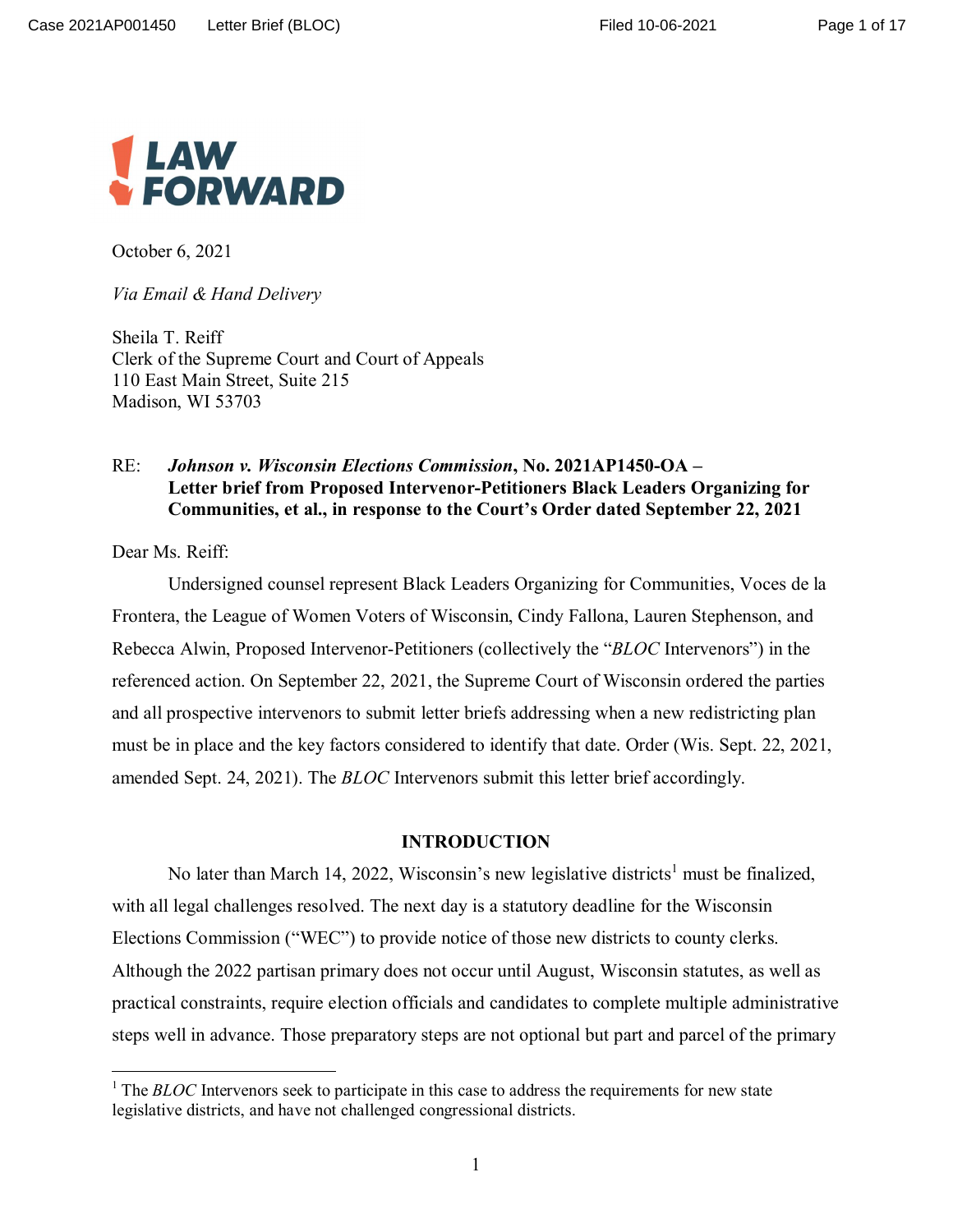Page 2 of 17

(and general) election. The primary election cannot be held unless ballots are printed and distributed. Before ballots can be printed, lots must be drawn to determine the order in which candidates will appear on the ballot, then ballots must be designed, tested, approved, printed, and disseminated to each municipality and then each ward. To establish which candidates' names will appear on the ballot, candidates must be deemed eligible after collecting hundreds of qualifying signatures from voters within the State Assembly or Senate district they seek to represent. It follows, then, that putative candidates cannot begin to collect the necessary signatures, or even strategize for how they will do so, until the boundaries are fixed for the district that each candidate seeks to represent.

The importance of these steps is so great that state statutes<sup>2</sup> expressly dictate when they must occur, assigning deadlines to each. Wisconsin law sets the third Tuesday in March—in 2022, March 15—as the deadline for the WEC to send notice of the primary and general elections to county clerks. Wis. Stat.  $\S 10.06(1)(f)$ . That notice will direct clerks to the descriptions of the new legislative district boundaries.  $\S$  10.01(2)(a). County clerks then must send election notices to municipal clerks on the first Tuesday in April. § 10.06(2)(gm). Chapter 8 of the Wisconsin Statutes provides that candidates may begin circulating nomination papers for signature by electors residing within the boundaries of the district the candidate seeks to represent no earlier than April 15. Wis. Stat. §§ 8.15(1), (3). Candidates must then file nomination papers no later than June 1, 2022.  $\S 8.15(1)$ . This chain of requisite steps predicate to holding the primary election requires the Court to look well ahead of the August 9 election date when determining the deadline for new districts to be in place. Indeed, this Court has previously recognized the many steps that both state and federal law require in the months before election day, and that an election is already underway many weeks before. *See Hawkins v. Wis. Elections Comm'n*, 2020 WI 75, ¶¶5-6, 393 Wis. 2d 629, 948 N.W.2d 877 (commenting in order released on September 14, 2020, that "the [November 3,] 2020 fall general election has essentially begun").

This series of mandatory events can begin only after new district boundaries are finalized. All legal challenges to maps must therefore be resolved before March 15, 2022, so that the WEC

 $2$  Federal law also drives this timeline, as federal offices will appear on the ballots for the August Primary and November General Election in 2022. See discussion of Uniformed and Overseas Citizens Absentee Voting Act ("UOCAVA"), 52 U.S.C. §§ 20301, *et seq*. below.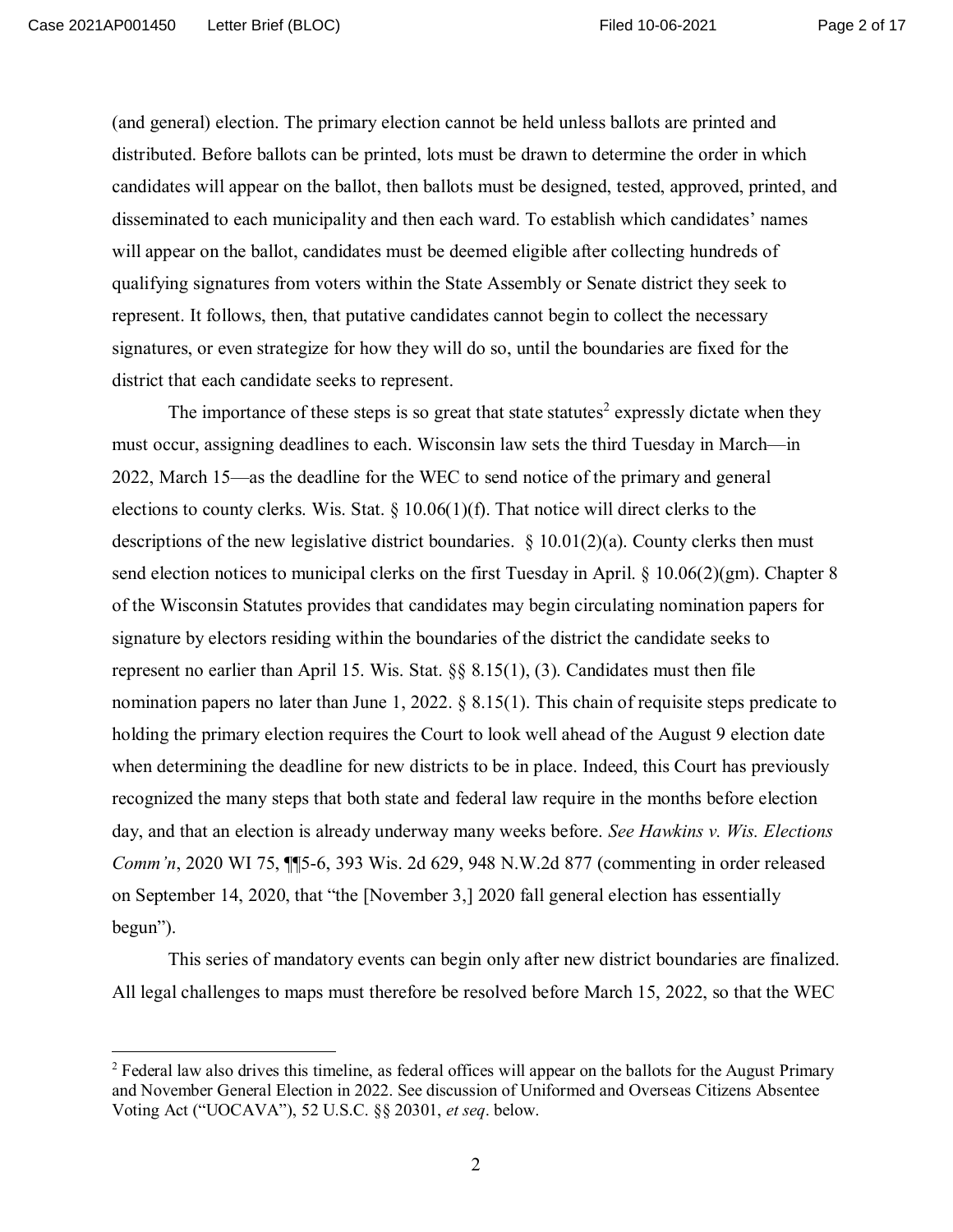and local clerks may lawfully administer the August Partisan Primary. Currently, in addition to the impasse claims raised in this action, the *BLOC* Intervenors have brought federal Voting Rights Act claims related to Wisconsin's maps (and to appropriate remedial districts) currently pending before a three-judge court in the Western District of Wisconsin. First Am. Compl. ¶¶104-110, *BLOC, et al. v. Spindell, et al.*, No. 3:21-cv-534 (W.D. Wis. Sept. 7, 2021). Because those claims are not before this Court, they might need to be addressed by the federal court *after* the political branches agree upon, or this Court imposes, a map defining state legislative districts, should the state redistricting processes fail to cure those violations of federal law. The federal court has indicated a trial for any such claims will be complete by January 28, 2022. Order, *BLOC, et al. v. Spindell, et al.*, No. 3:21-cv-534 (W.D. Wis. Sept. 21, 2021), attached as Exhibit A. Therefore, if the political branches do not succeed in forging compromise maps that comply with state and federal law, this Court should be prepared to issue a final order in this action before the federal trial begins, and in sufficient time for the federal court to hold an orderly trial.

#### **ARGUMENT**

## **I. Wisconsin Statutes and Practical Considerations Require Redistricting be Complete, and New Districts Finalized, no Later than March 15, 2022.**

Statutory deadlines as early as March require district boundaries be determined so that election officials can meet their statutory obligations to timely publish legally required notices, potential candidates can determine their eligibility for office, and election materials can be timely prepared. Chapter 10 of the Wisconsin Statutes sets the third Tuesday in March (March 15, 2022) as the deadline for the WEC to send Type A Notice of Partisan Primary and General Election for 2022 to county clerks. Wis. Stat.  $\S 10.06(1)(f)$ . For any election held within a district, the Notice of Election must include "where information concerning district boundaries may be obtained…" *Id.* § 10.01(2)(a). The notice also provides important information about the next steps in the election process: "the beginning date for circulating, the place and deadline for filing declarations of candidacy and nomination papers, where required…" and therefore necessarily requires that those dates be firmly set (as they are in statute) by the time the Notice is sent on March 15. *Id*. This notice then triggers the county clerks to send a notice to municipal clerks on the first Tuesday in April.  $\S$  10.06(2)(gm).

By April, campaigns for state legislative districts are under way. Chapter 8 of the Wisconsin Statutes dictates that candidates may begin circulating nomination papers—which may be signed only by those electors residing within the candidate's newly defined district—on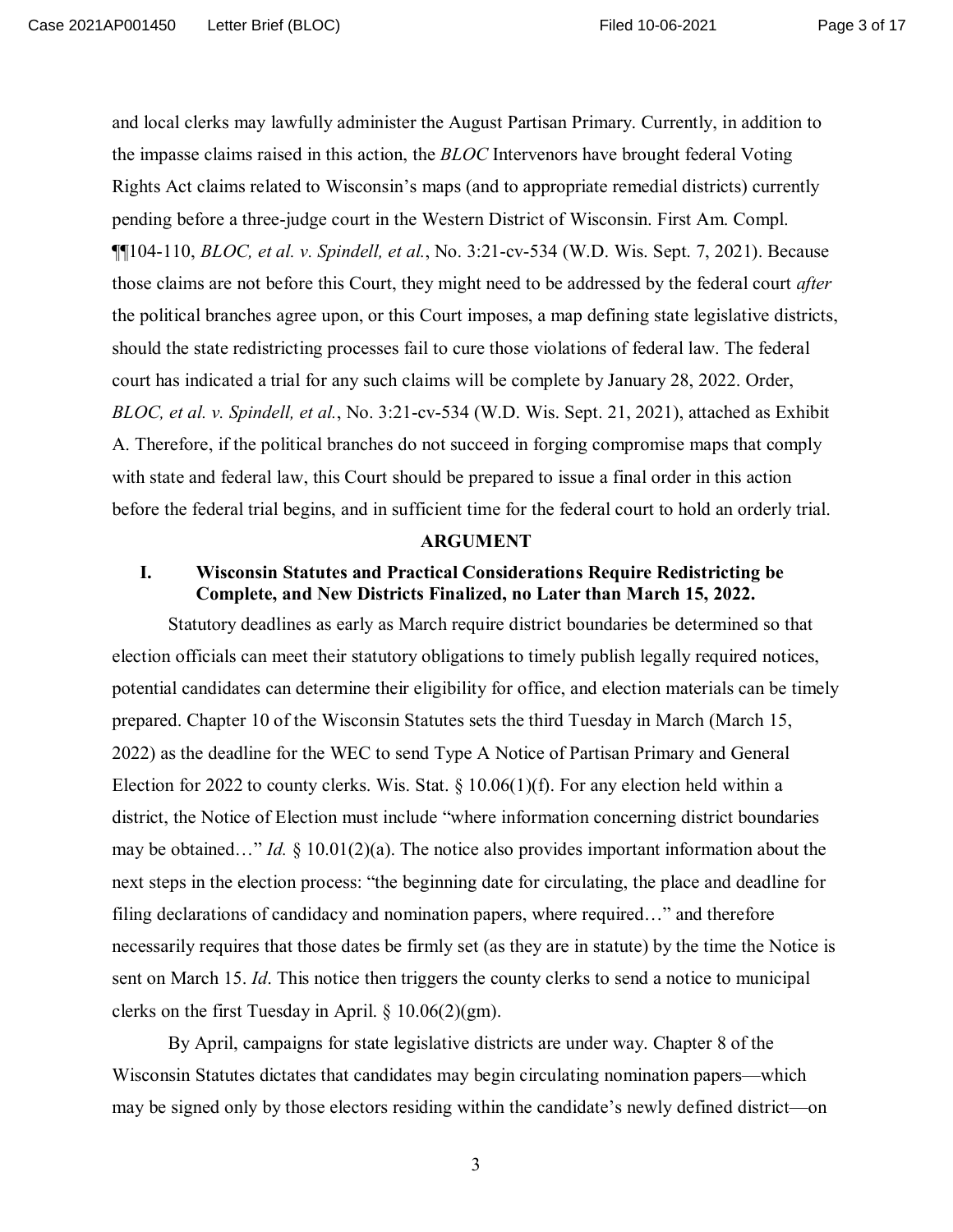April 15th. Wis. Stat. §§ 8.15(1), (3). These papers must in turn be submitted by June 1, 2022. § 8.15(1). Only those candidates who submit nomination papers bearing a sufficient number of valid signatures acquired within the allotted time and filed before the deadline may have their names appear on the August ballot. *Id*. Because prospective candidates must collect hundreds of signatures in this window, the timeline for these activities is already quite compressed. Adding to the urgency and complexity of the election preparation process, candidates' nomination papers, and consequently their right to appear on the ballot, may be challenged before the WEC, with an appeal to circuit court. *See Wis. Stat.* § 5.06.

Election-administration deadlines build from the statutory dates set for the March and April notices, nomination papers, and the June 1 filing deadline. The rest of June, July, and early August are consumed with finalizing and distributing ballots for the coming primary, across 99 State Assembly districts and 33 State Senate districts. Because federal races will appear on the August ballots, ballots must be transmitted to eligible overseas voters no later than June 22 under the Uniformed and Overseas Citizens Absentee Voting Act ("UOCAVA"). 52 U.S.C. § 20302(a)(8). In the event the sufficiency of signatures submitted on candidate nomination papers is challenged, these related deadlines become incredibly tight. *See Hawkins*, 2020 WI 75, ¶5 n.1 ("[U]nder the current statutory scheme, the time between the date the Commission makes its rulings on ballot access and the date that ballots must be sent to voters is extremely short. … We urge the legislature to consider broadening the statutory timelines to afford a more reasonable amount of time for a party to file an action raising a ballot access issue.").

These cumulative statutory dates and deadlines are summarized here:

| Date                  | Event                                       | <b>Statutory Cite</b>           |
|-----------------------|---------------------------------------------|---------------------------------|
| <b>March 15, 2022</b> | Deadline for WEC to send Type A notice of   | Wis. Stat. $\S\S 10.01(1)$ ,    |
|                       | August 9, 2022 Partisan Primary, and        | $(2)(a)$ , 10.06 $(1)(f)$ – 3rd |
|                       | November 8, 2022 General Election, to       | Tuesday in March.               |
|                       | county clerks. This notice must contain a   |                                 |
|                       | statement specifying where information      |                                 |
|                       | concerning district boundaries may be       |                                 |
|                       | obtained.                                   |                                 |
| April 5, 2022         | Deadline for County clerks to send Type A   | Wis. Stat. $\S\S 10.01(2)(a)$ , |
|                       | notice of 2022 Partisan Primary and General | $10.06(2)(gm) - 1st$            |
|                       | Election to municipal clerks.               | Tuesday in April.               |

**Statutory Election-Related Deadlines for 2022**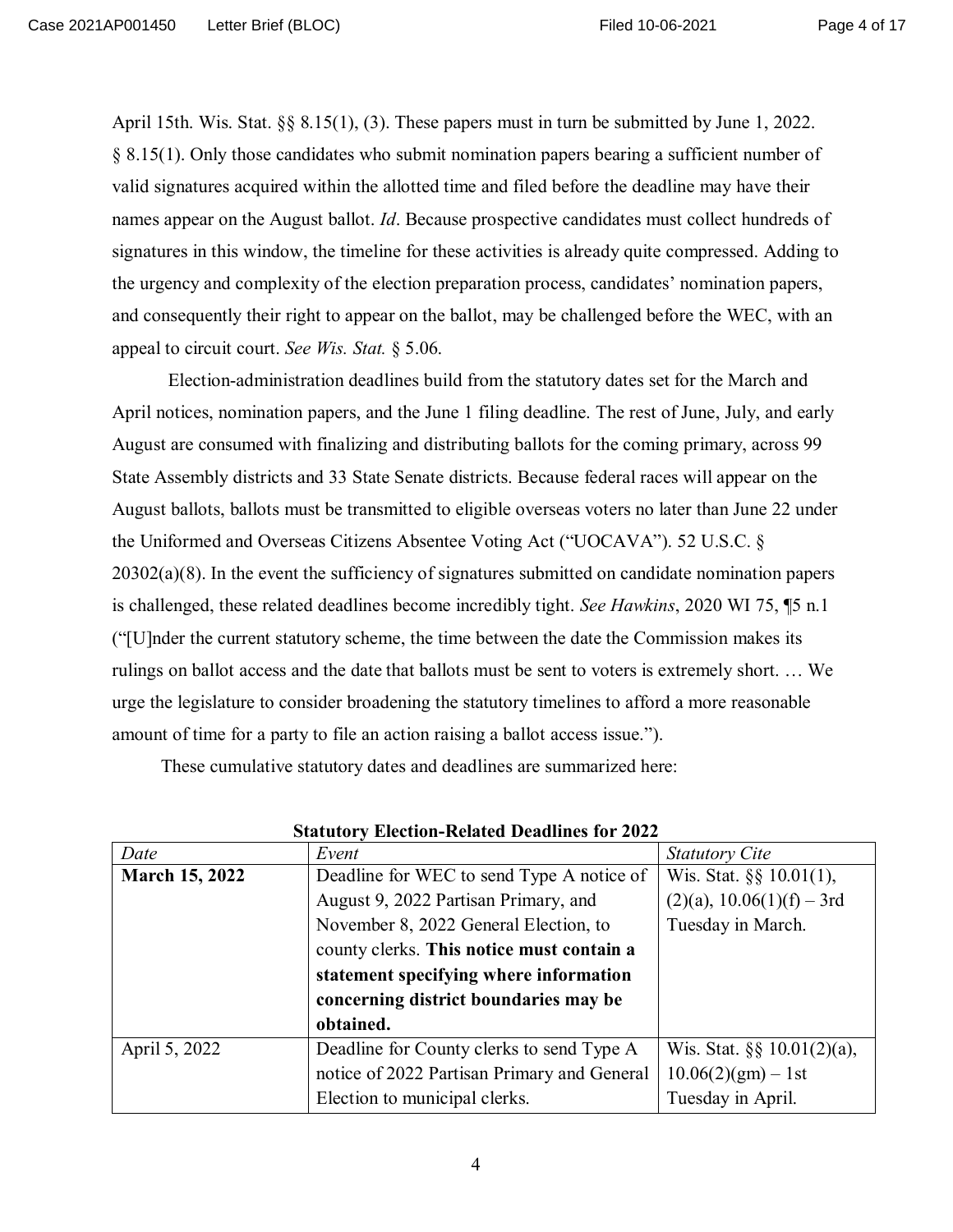| April 12, 2022         | Deadline for County clerks to publish Type   | Wis. Stat. § $10.06(2)(h)$ –    |
|------------------------|----------------------------------------------|---------------------------------|
|                        | A notice of Partisan Primary and General     | 2nd Tuesday in April.           |
|                        | Election for 2022.                           |                                 |
| April 15, 2022         | Candidates may begin to circulate            | Wis. Stat. § 8.15(1).           |
|                        | nomination papers for the General Election   |                                 |
|                        | (and by extension to appear on the Partisan  |                                 |
|                        | Primary ballot in August).                   |                                 |
|                        | Deadline for incumbents not seeking          |                                 |
| May 20, 2022           |                                              | Wis. Stat. § $8.15(1) - 2nd$    |
|                        | reelection to file Notification of           | Friday prior to the             |
|                        | Noncandidacy with the filing officer.        | deadline for nomination         |
|                        | (Failure to notify will extend nomination-   | papers.                         |
|                        | paper deadline 72 hours for that office.)    |                                 |
| June 1, 2022           | Deadline for state legislative candidates to | Wis. Stat. §§ 8.15(1),          |
|                        | file nomination papers, declarations of      | $8.20(8)(a)$ , 8.21.            |
|                        | candidacy, and campaign registration         |                                 |
|                        | statements with WEC for the General          |                                 |
|                        | Election (unless incumbent failed to comply  |                                 |
|                        | with Wis. Stat. $\S$ 8.15(1)), in which case |                                 |
|                        | deadline is extended 3 days).                |                                 |
| June 4, 2022           | Deadline for state candidates to file        | Wis. Stat. $\S 19.43(4) - 3rd$  |
|                        | Statement of Economic Interests with         | day following deadline for      |
|                        | Wisconsin Ethics Commission (unless          | nomination papers.              |
|                        | granted an extension).                       |                                 |
| June 4, 2022           | Deadline for challenges to nomination        | Wis. Stat. § 8.07, Wis.         |
|                        | papers to be filed (unless incumbent failed  | Admin. Code $\S$ EL 2.07 -      |
|                        | to comply with Wis. Stat. $\S$ 8.15(1)), in  | within 3 days of deadline       |
|                        | which case deadline is extended 3 days).     | to file nomination papers.      |
| June 7, 2022           | Last possible day for the deadline for a     | Wis. Admin. Code § EL           |
|                        | challenged candidate to file a verified      | $2.07(2)(b) - \text{within } 3$ |
|                        | response with the filing officer (unless     | calendar days of the            |
|                        | incumbent failed to comply with Wis. Stat.   | challenge being filed.          |
|                        | § 8.15(1), in which case deadline is         |                                 |
|                        | extended 3 days).                            |                                 |
| (June 2022)            | Filing officers draw names of candidates by  | Wis. Stat. $\S$ § 5.60(1)(b),   |
|                        | lot for placement on the Partisan Primary    | $5.62(3)$ , (4).                |
|                        | ballot.                                      |                                 |
|                        | WEC sends Type B notice information and      |                                 |
| June 10, 2022 (or as   |                                              | Wis. Stat. $\S\S 10.01(2)(b)$ , |
| soon as possible after | certification of candidates to county clerks | $10.06(1)(h)$ .                 |
| deadline for           | for Partisan Primary.                        |                                 |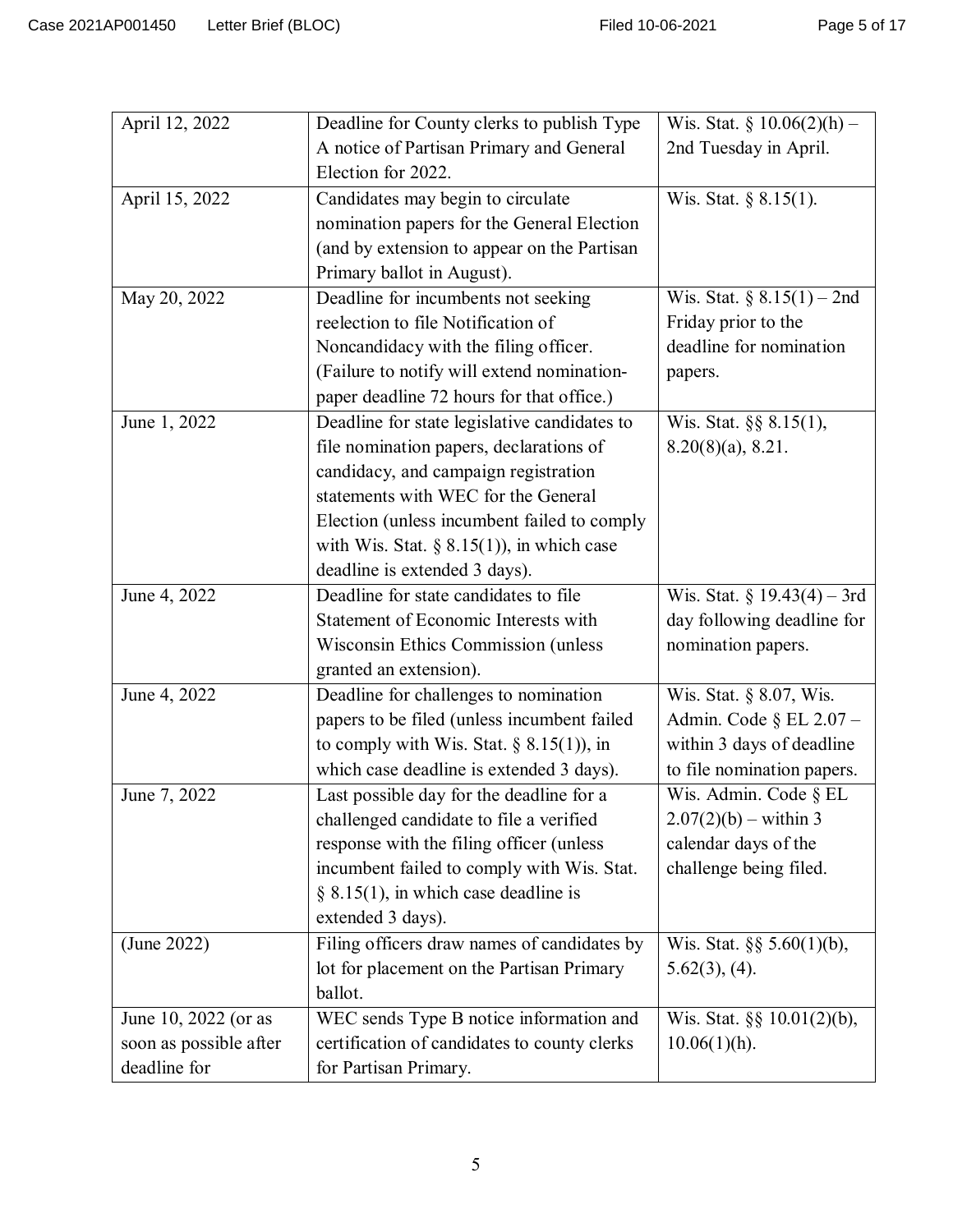| determining ballot      |                                               |                                  |
|-------------------------|-----------------------------------------------|----------------------------------|
| arrangement)            |                                               |                                  |
| (June 2022)             | County clerks prepare ballots and send        | Wis. Stat. $\S$ § 5.72(1),       |
|                         | proofs to WEC for review as soon as           | $7.10(2) - as soon as$           |
|                         | possible before printing.                     | possible.                        |
| June 22, 2022           | Deadline for county clerks to deliver ballots | Wis. Stat. § 7.10(1), (3) –      |
|                         | and supplies to municipal clerks for the      | 48 days before Partisan          |
|                         | Partisan Primary.                             | Primary.                         |
| June 23, 2022           | State-law deadline for distribution of        | Wis. Stat. $\S$ 7.15(cm) – 47    |
|                         | absentee ballots if requested by this date.   | days before Partisan             |
|                         |                                               | Primary.                         |
| June 25, 2022           | Federal-law deadline for transmitting ballots | 52 U.S.C. $\S 20302(a)(8)$ –     |
|                         | to eligible UOCAVA voters.                    | 45 days before any               |
|                         |                                               | election including a             |
|                         |                                               | federal office. See also         |
|                         |                                               | United States v.                 |
|                         |                                               | Wisconsin, No. 3:18-cv-          |
|                         |                                               | 00471-jdp (W.D. Wis.             |
|                         |                                               | 2018).                           |
| July 10, 2022           | Deadline for municipality to establish        | Wis. Stat. §§ 5.15(6)(b),        |
|                         | polling places for Partisan Primary,          | $5.25(3) - 30$ days before       |
|                         | including combining wards for Primary.        | election.                        |
| July 12, 2022           | Deadline for voters to acquire residence at a | Wis. Stat. $\S\S 6.02(1)$ , (2). |
|                         | new address in a ward or election district in |                                  |
|                         | order to vote in the Partisan Primary from    |                                  |
|                         | that ward or district.                        |                                  |
| August 5, 2022          | Deadline for write-in candidates to file a    | Wis. Stat. $§ 7.50(2)(em) -$     |
|                         | registration statement for the Partisan       | Friday preceding election.       |
|                         | Primary.                                      |                                  |
| August 8, 2022          | Last day for special voting deputies to       | Wis. Stat. §§ 6.875(6),          |
|                         | conduct absentee voting in nursing homes      | $10.01(2)(b)$ , $10.02$ ,        |
|                         | and care facilities; County clerks publish    | $10.06(2)(j)$ – Monday           |
|                         | Type B notice of voting instructions and      | preceding the election.          |
|                         | facsimile ballots for Partisan Primary.       |                                  |
| <b>August 9, 2022</b>   | <b>Partisan Primary</b>                       | Wis. Stat. $\S 5.02(12s)$ –      |
|                         |                                               | 2nd Tuesday in August.           |
| <b>November 8, 2022</b> | <b>General Election</b>                       | Wis. Stat. $\S 5.02(5)$ –        |
|                         |                                               | Tuesday after the 1st            |
|                         |                                               | Monday in November.              |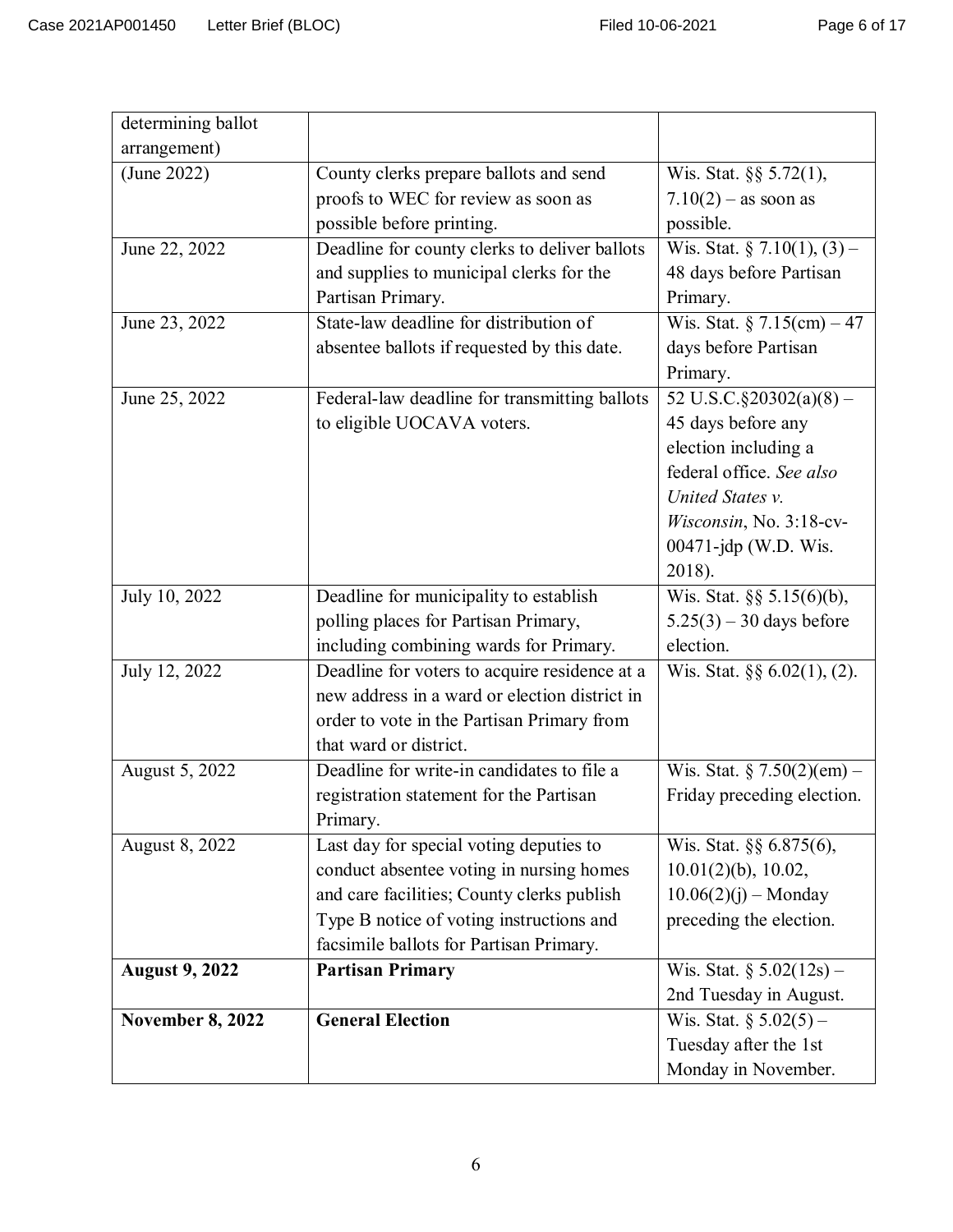Page 7 of 17

By law, Wisconsin has clearly ordered the many tasks required to hold an election, setting deadlines that allow its nearly 2,000 county and municipal clerks across the state to operate in a consistent, timely, orderly manner.

It is of course true that this Court could, if required by sufficiently compelling circumstances, adjust one or more of these statutory deadlines as part of the relief granted. To plan now to override statutorily set dates would be inappropriate, however. The two courts where redistricting litigation is currently underway have nearly five months in which to resolve the disputes over districts should the political actors be unable to do so. Because the Legislature has established these multiple steps—and their deadlines relative to each other—the Court cannot simply choose in advance to condense this timeline or omit steps for expediency. *Progressive N. Ins. Co. v. Romanshek*, 2005 WI 67, ¶60, 281 Wis. 2d 300, 697 N.W.2d 417 ("[W]hen the legislature has acted, the judiciary is limited to applying the policy the legislature has chosen to enact, and may not impose its own policy choices." (internal quotation marks omitted)); *State ex rel. Zignego v. Wis. Elections Comm'n*, 2020 WI App 17, ¶3, 391 Wis. 2d 441, 941 N.W.2d 284, *aff'd as modified*, 2021 WI 32, ¶3, 396 Wis. 2d 391, 957 N.W.2d 208 ("[C]ourts may not rewrite the plain language of the statutes the legislature has enacted."); *accord, e.g.*, *Meyers v. Bayer AG, Bayer Corp.*, 2007 WI 99, ¶53, 303 Wis. 2d 295, 735 N.W.2d 448; *State ex rel. Kalal v. Cir. Ct. for Dane Cty*., 2004 WI 58, ¶46, 271 Wis. 2d 633, 681 N.W.2d 110.

Further, while it might be feasible to adjust a single deadline by court order, practical issues are sure to arise should the Court delay individual components of election administration. There are simply too many tasks that must be completed, in a relatively compressed timeframe, for hardworking clerks—many of whom hold office part-time—to expedite their work significantly. As little room as there is for delay or error under the best of circumstances, razorthin margins between the cascading deadlines to prepare for an election have already led to difficulties administering Wisconsin's elections when unforeseen circumstances arise. These issues range from limited and local, *see O'Bright v. Lynch*, No. 2020AP1761-OA (Wis. Oct. 29, 2020) (ballot printing errors), to broad and potentially catastrophic, *see Democratic Nat'l Comm. v. Bostelmann*, 451 F. Supp. 3d 952 (W.D. Wis. 2020) (extending electronic and mail-in voter registration deadline by a single week due to pandemic), *stay granted in part and denied in part*, Nos. 20-1538 & 20-1546, Nos. 20-1539 & 20-1545, 2020 WL 3619499 (7<sup>th</sup> Cir. April 3, 2020), *stay granted in part sub. nom. Republican Nat'l Comm. v. Democratic Nat'l Comm.*, 140 S. Ct.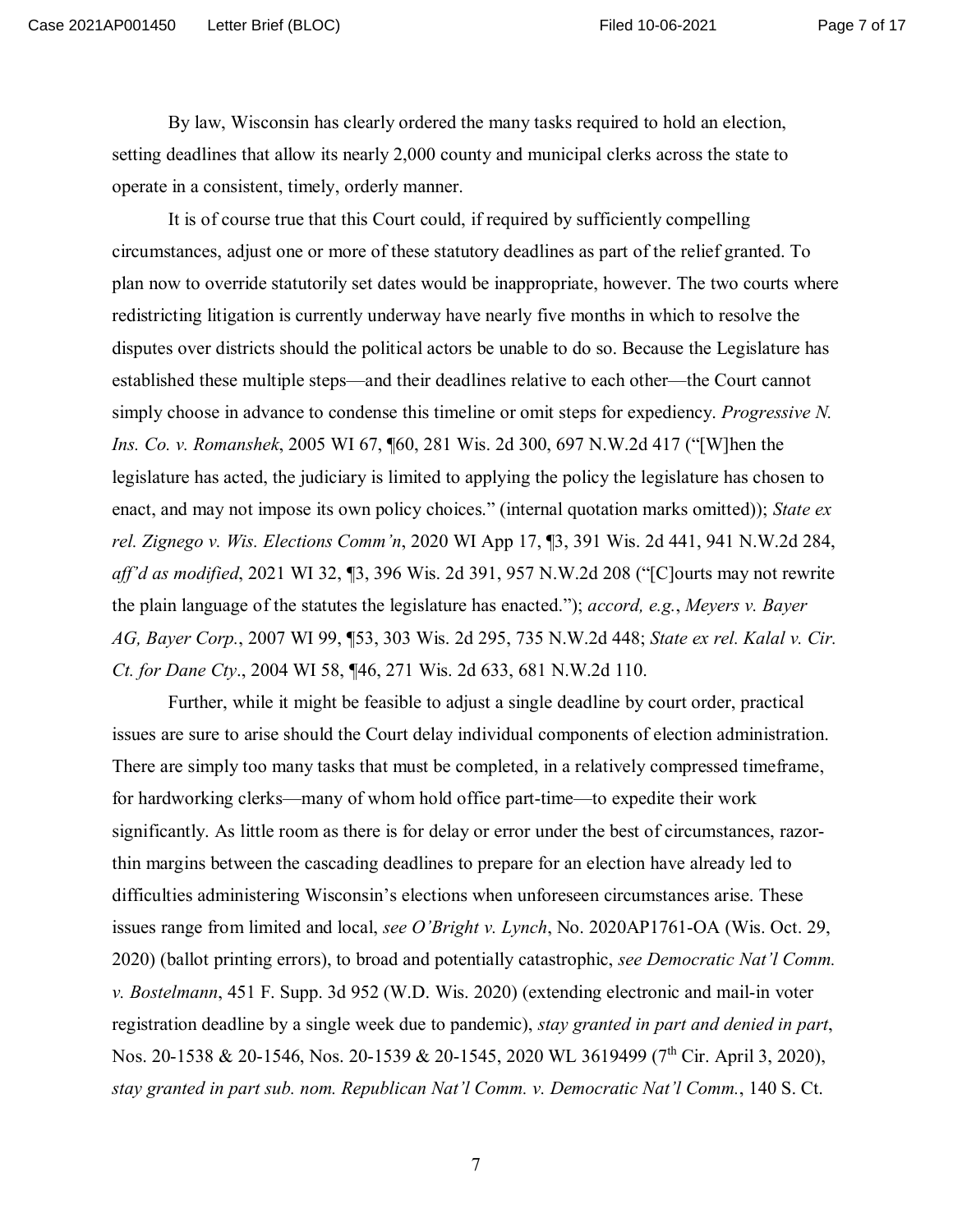Page 8 of 17

1205 (2020). At least one of these election deadlines cannot be adjusted by a court or the Wisconsin Legislature: the state must meet the June 22 deadline for ballot transmission to eligible overseas voters implicated by UOCAVA. 52 U.S.C.  $\S 20302(a)(8)$ . Wisconsin is currently subject to a consent decree due to past failures to comply with this federal law. Order, *United States v. Wisconsin*, No. 3:18-cv-00471-jdp (W.D. Wis. June 20, 2018). If state legislative maps are not finalized before March 15, a cascading delay of deadlines threatens to make administering our state's elections unworkable, and likely will cause the WEC to violate state, and possibly federal, law.

## **II. Past Redistricting Litigation Confirms the Importance of Finalizing New District Boundaries before March 15, 2022.**

In focusing on the mid-March statutory date, the *BLOC* Intervenors also consider past experience. Wisconsin is not unfamiliar with litigation over state legislative districts. *See, e.g.*, *Whitford v. Gill*, 218 F. Supp. 3d 837 (W.D. Wis. 2016), *vacated and remanded on other grounds*, 138 S. Ct. 1916 (U.S. 2018); *Baldus v. Members of Wis. Gov't Accountability Bd.*, 849 F. Supp. 2d 840 (E.D. Wis. 2012); *Prosser v. Elections Bd*., 793 F. Supp. 859 (W.D. Wis. 1992); *Wis. State AFL-CIO v. Elections Bd.*, 543 F. Supp. 630 (E.D. Wis. 1982); *Baumgart v. Wendelberger*, Nos. 01-C-0121 & 02-C-0366, 2002 WL 34127471 (E.D. Wis. May 30, 2002), *amended*, 2002 WL 34127473 (E.D. Wis. July 11, 2002). In *Baldus*, the most recent decision in which a court adjusted Wisconsin's legislative districts, the court issued its merits opinion in March, and a final order establishing new boundaries on April 11. *Baldus v. Members of Wis. Gov't Accountability Bd*., 849 F. Supp. 2d 840 and 862 F. Supp. 2d 860 (E.D. Wis. 2012). But that litigation required altering the boundaries of only two Assembly districts, directly neighboring one another. This litigation, by contrast, will likely adjust every Assembly and Senate district, as well as Wisconsin's eight congressional districts.

Previous impasse litigation requiring a federal court to impose new districts statewide is not directly comparable because Wisconsin's partisan primary, previously held in September, now occurs earlier, in August. In 2002, the *Baumgart* court issued remedial maps in May (though technical errors led the court to amend its order in July). *Baumgart*, Nos. 01-C-0121 & 02-C-0366, 2002 WL 34127471 (E.D. Wis. May 30, 2002), *amended*, 2002 WL 34127473 (E.D. Wis. July 11, 2002). The cycle prior, in *Prosser*, 793 F. Supp. 859, the court issued final maps on June 2, 1992.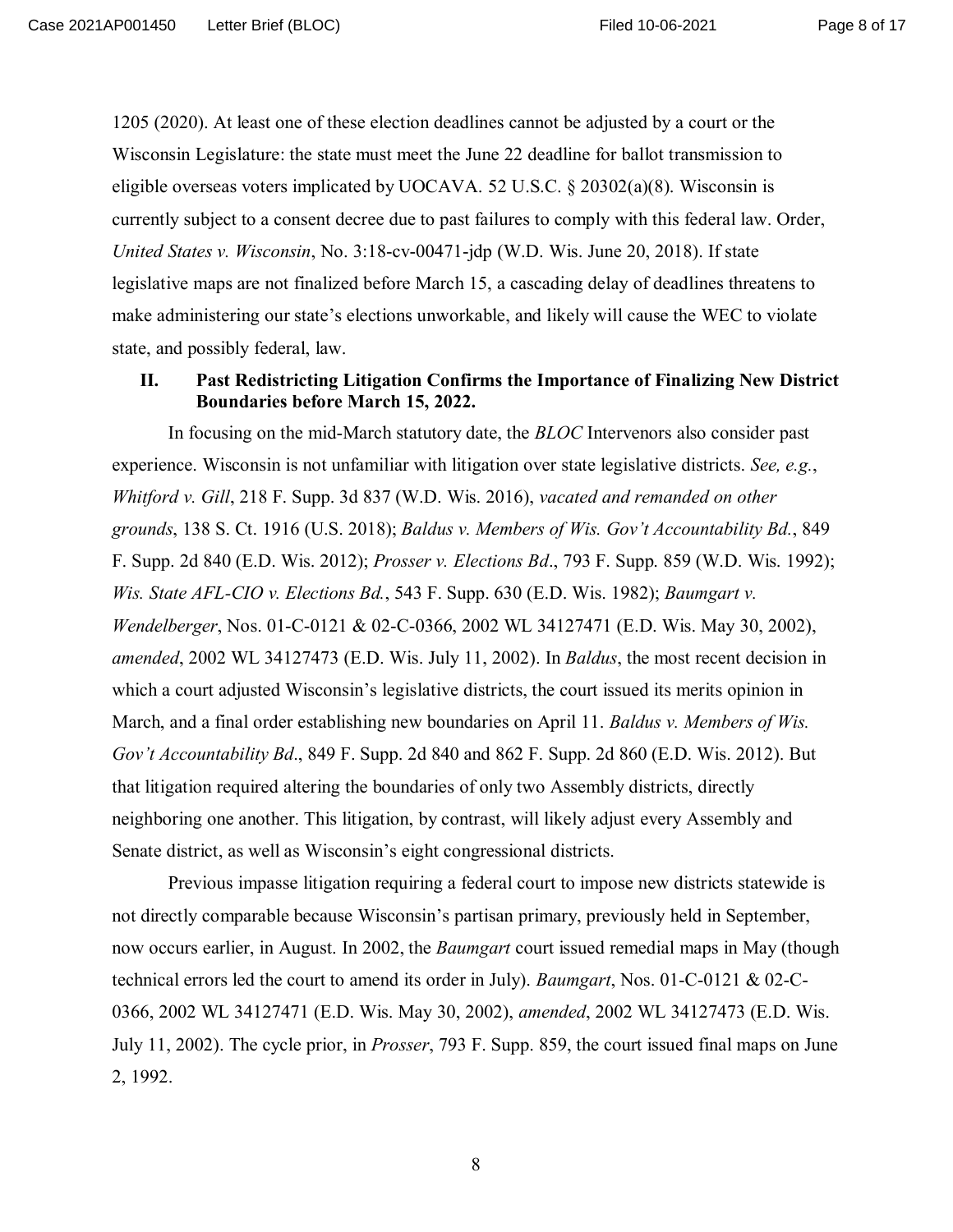This is the first decennial cycle of redistricting involving an impasse claim since Wisconsin moved the partisan primary to August, leaving fewer weeks for electionadministration deadlines leading up to that vote. Looking to the November General Election or even August Partisan Primary as a deadline for new maps is untenable. The work of holding those elections begins months before the first vote is cast. Even if the work of administering the elections could be further compressed in a dire situation, it cannot be skipped over or ignored. The steps outlined in Wisconsin law must occur, and will take several months to complete, ahead of the August Partisan Primary.

## **III. Any Schedule Set by this Court Must Provide Sufficient Time for Federal Challenges to Remedial Districts to be Completed Before March 15, 2022.**

The Court's September 22 order did not request that parties and potential intervenors propose a full and detailed schedule for this Court to manage this litigation, so the *BLOC* Intervenors do not address such a schedule here. We note, however, that as mentioned above, the *BLOC* Intervenors' claim under Section 2 of the Voting Rights Act remains pending before the federal court. For Wisconsin's state legislative districts to be finalized by March 15 in a form compliant with federal law, the federal court must be given time to review—and possibly alter maps adopted by this Court. That will require additional time before the March 15 deadline for that court's proceedings *and* rulings. The federal panel has already established that it expects a trial in that court to be held in January 2022. Consequently, if this Court endeavors to set a trial date for the impasse claims now before it, judicial economy suggests an earlier trial date is necessary to allow the Court to conclude its work and issue remedial maps with sufficient time for federal review, in addition to the administration of the August and November elections themselves.

#### **CONCLUSION**

Wisconsin's election statutes are detailed and clear. New districts must be finalized no later than March 14, 2022, so that state, county, and municipal election officials can timely execute their legal duties to administer the August 9 Partisan Primary statewide, and to ensure that all predicate steps necessary to effectively administer and hold that primary election can be completed.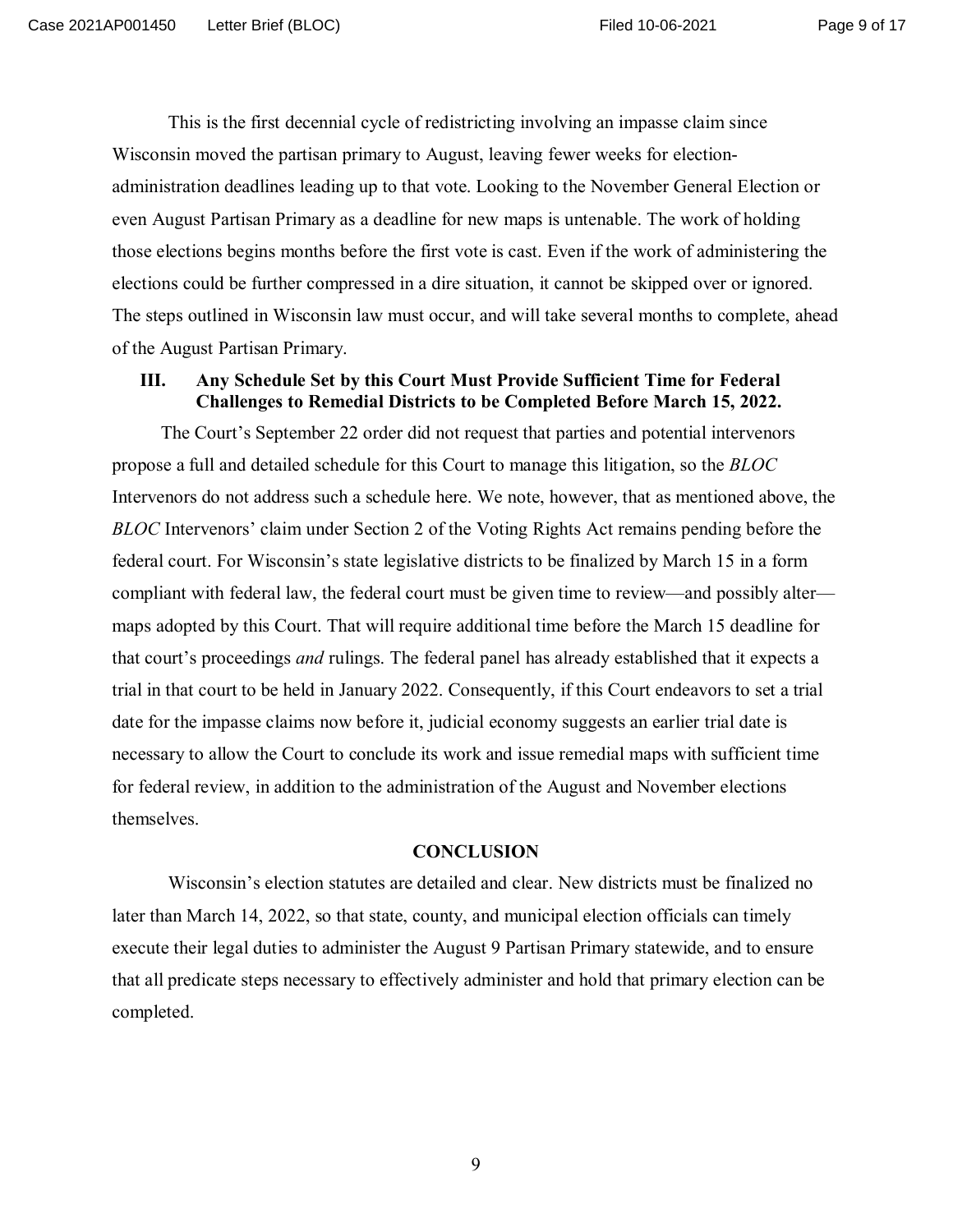Sincerely,

Melanet Barry

Mel Barnes, SBN 1096012 LAW FORWARD, INC. P.O. Box 326 Madison, WI 53703-0326 mbarnes@lawforward.org 608.535.9808

Douglas M. Poland, SBN 1055189 Jeffrey A. Mandell, SBN 1100406 Rachel E. Snyder, SBN 1090427 Richard A. Manthe, SBN 1099199 STAFFORD ROSENBAUM LLP 222 West Washington Avenue, Suite 900 P.O. Box 1784 Madison, WI 53701-1784 dpoland@staffordlaw.com jmandell@staffordlaw.com rsnyder@staffordlaw.com rmanthe@staffordlaw.com 608.256.0226

Mark P. Gaber\* Christopher Lamar\* CAMPAIGN LEGAL CENTER 1101 14th St. NW, Suite 400 Washington, D.C. 20005 mgaber@campaignlegal.org 202.736.2200

Annabelle Harless\* CAMPAIGN LEGAL CENTER 55 W. Monroe St., Ste. 1925 Chicago, IL 60603 aharless@campaignlegal.org 312.312.2885

\**Admitted pro hac vice*

*Attorneys for Proposed Intervenor-Petitioners Black Leaders Organizing for Communities, et al.*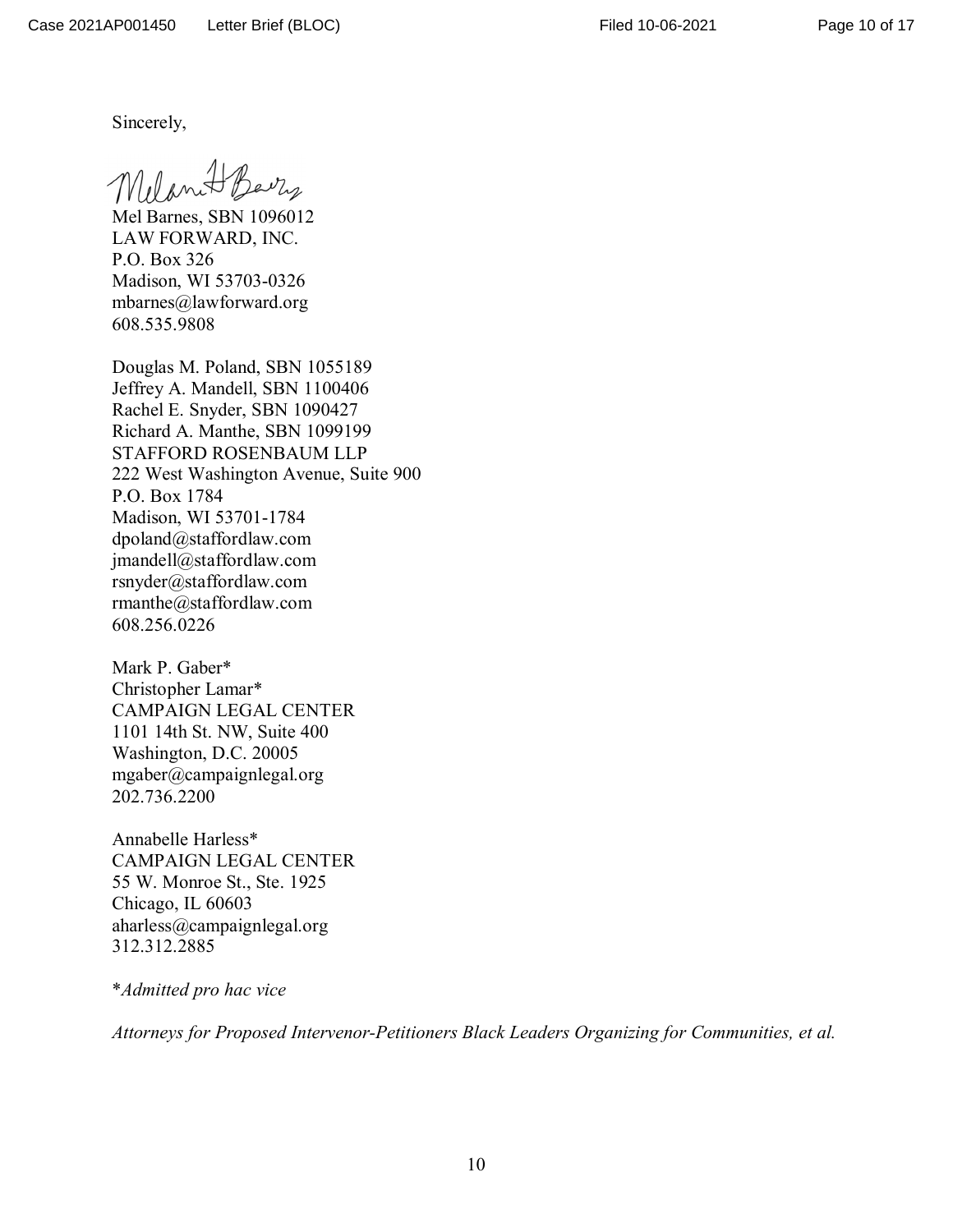#### **Cc:**

#### *By Email and First-Class U.S. Mail, postage prepaid*

Richard M. Esenberg Anthony LoCoco Lucas Thomas Vebber Wisconsin Institute for Law & Liberty 330 East Kilbourn Ave., Suite 725 Milwaukee, WI 53202-3141 rick@will-law.org alococo@will-law.org lucas@will-law.org

Karla Z. Keckhaver Steven Killpatrick Thomas C. Bellavia Wisconsin Department of Justice P.O. Box 7857 Madison, WI 53707-7857 keckhaverkz@doj.state.wi.us kilpatricksc@doj.state.wi.us bellaviatc@doj.state.wi.us

#### *By Email only*

Charles G. Curtis Perkins Coie LLP 33 E. Main St., Ste. 201 Madison, WI 53703-5411 ccurtis@perkinscoie.com

Adam K. Mortara Lawfair LLC 125 S. Wacker Drive, Suite 300 Chicago, IL 60606 mortara@lawfairllc.com

Kevin M. St. John Bell Giftos St. John LLC Suite 2200 5325 Wall Street Madison, WI 53718 kstjohn@bellgiftos.com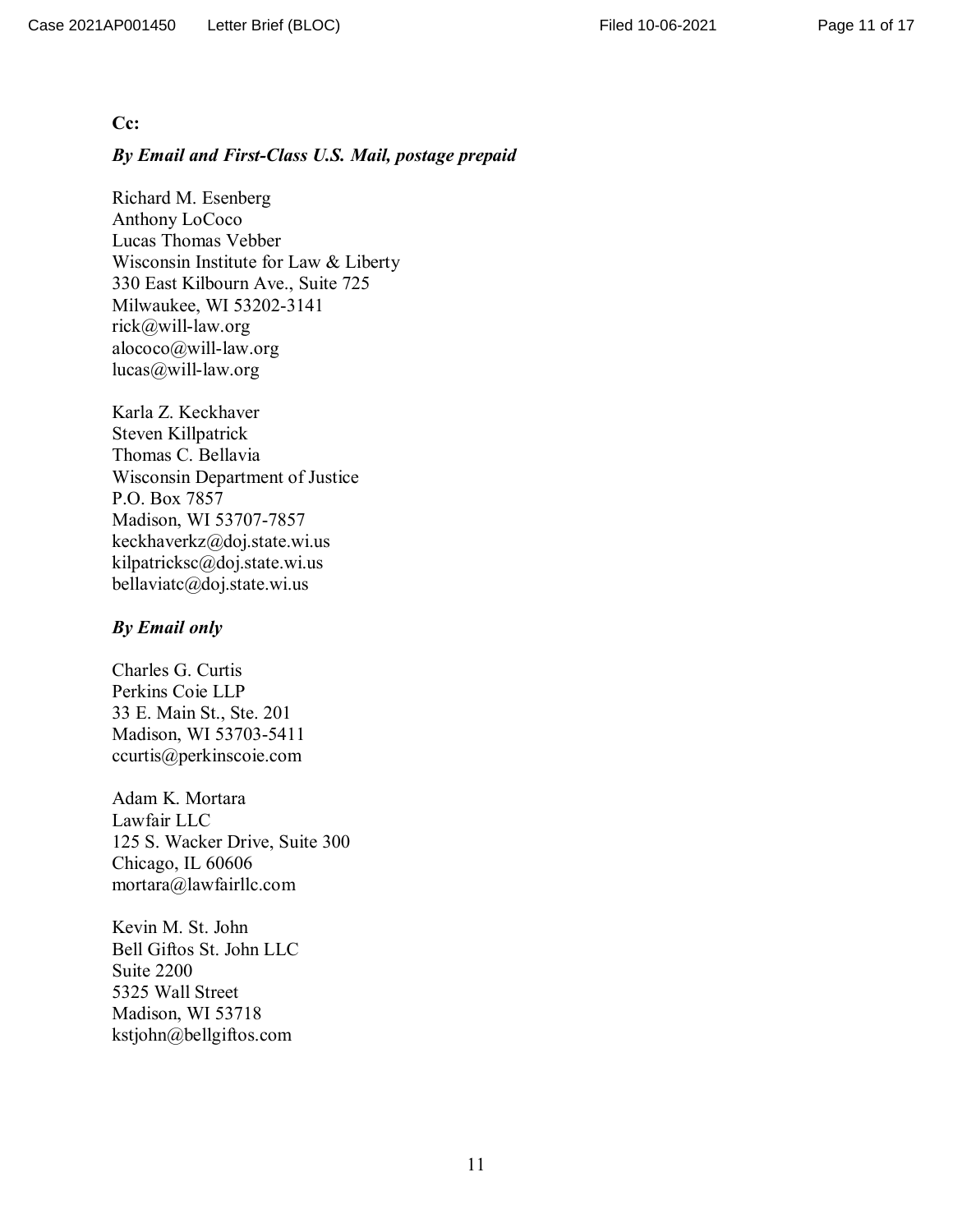Page 12 of 17

Misha Tseytlin Kevin M. LeRoy Troutman Pepper Hamilton Sanders LLP Suite 3900 227 W. Monroe St. Chicago, IL 60606 misha.tseytlin@troutman.com kevin.leroy@troutman.com

Marc E. Elias Aria C. Branch Daniel C. Osher Jacob Shelly Christina A. Ford William K. Hancock Elias Law Group 10 G St NE Ste 600 Washington, D.C. 20002 melias@elias.law abranch@elias.law dosher@elias.law jshelly@elias.law  $c$ ford $\omega$ elias.law whancock@elias.law

Daniel R. Suhr Attorney at Law 220 Madero Drive Thiensville, WI 53092 dsuhr@libertyjusticecenter.org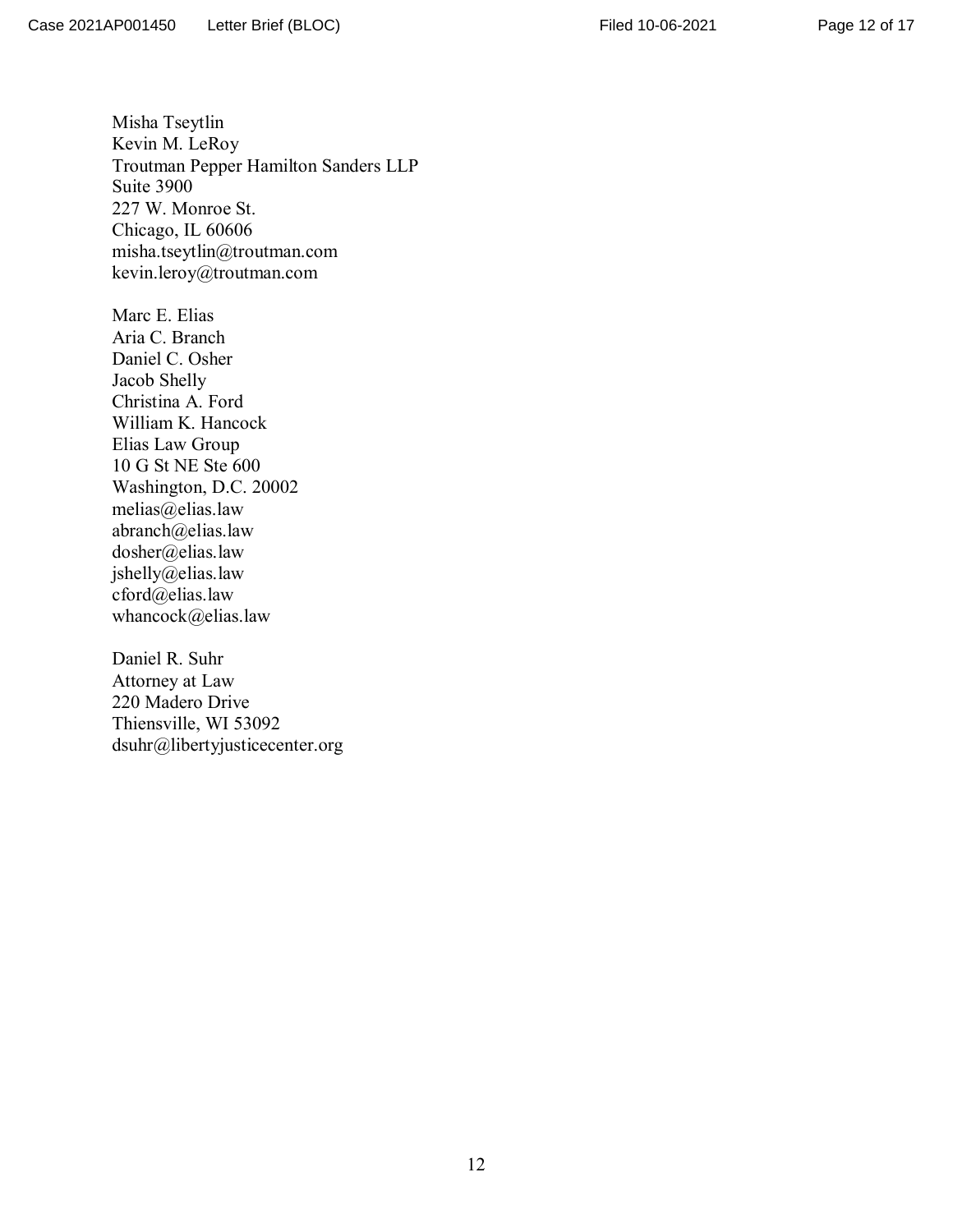# Page 13 of 17

# EXHIBIT A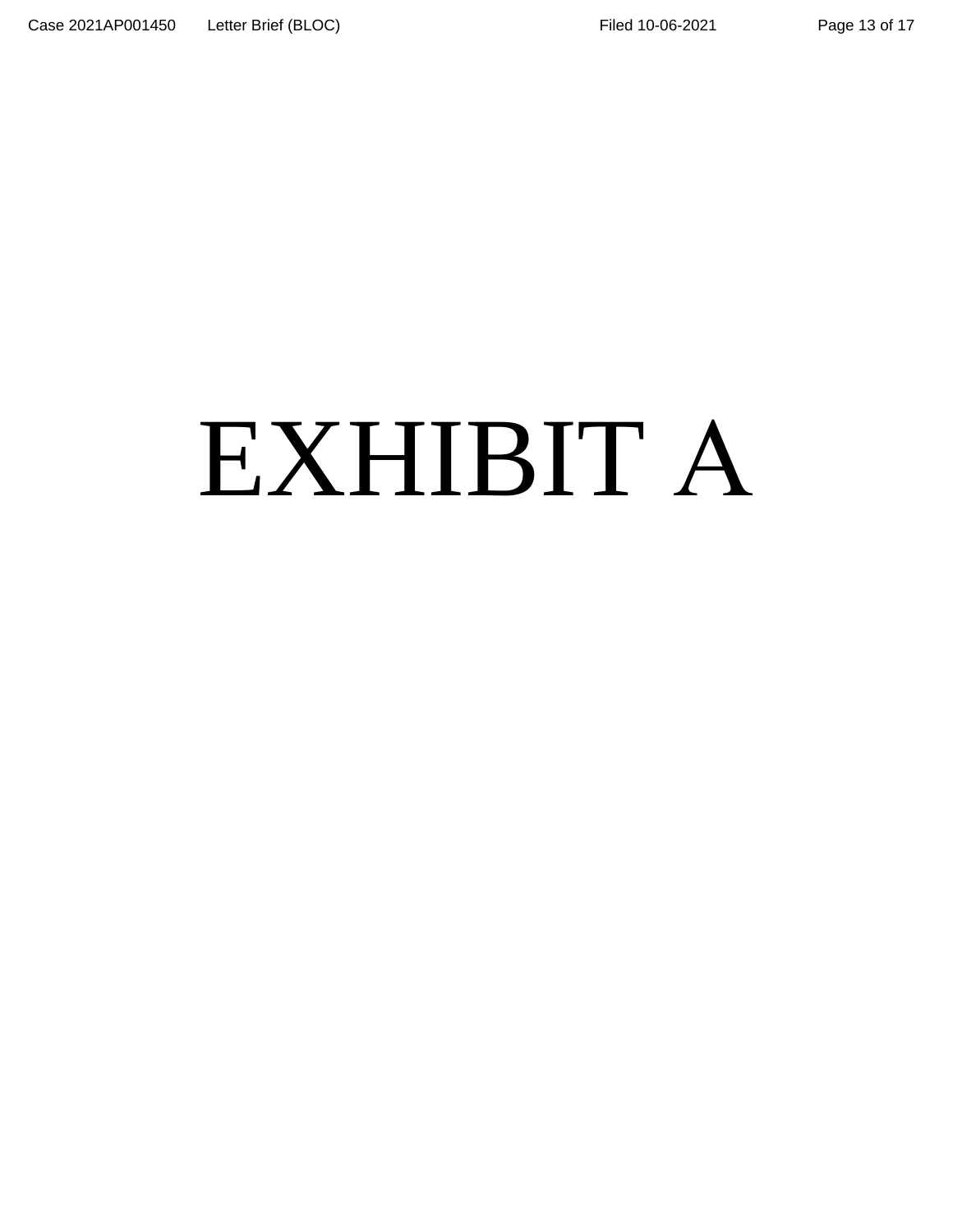IN THE UNITED STATES DISTRICT COURT FOR THE WESTERN DISTRICT OF WISCONSIN

# LISA HUNTER, JACOB ZABEL, JENNIFER OH, JOHN PERSA, GERALDINE SCHERTZ, and KATHLEEN QUALHEIM,

Plaintiffs,

and

BILLIE JOHNSON, ERIC O'KEEFE, ED PERKINS, and RONALD ZAHN,

v.

Intervenor-Plaintiffs,

MARGE BOSTELMANN, JULIE M. GLANCEY, ANN S. JACOBS, DEAN KNUDSON, ROBERT F. SPINDELL, JR., and MARK L. THOMSEN, in their official capacities as members of the Wisconsin Elections Commission,

ORDER

and

Defendants,

21-cv-512-jdp-ajs-eec

WISCONSIN LEGISLATURE,

Intervenor-Defendant,

and

CONGRESSMEN GLENN GROTHMAN, MIKE GALLAGHER, BRYAN STEIL, TOM TIFFANY, and SCOTT FITZGERALD,

Intervenor-Defendants,

and

GOVERNOR TONY EVERS,

Intervenor-Defendant.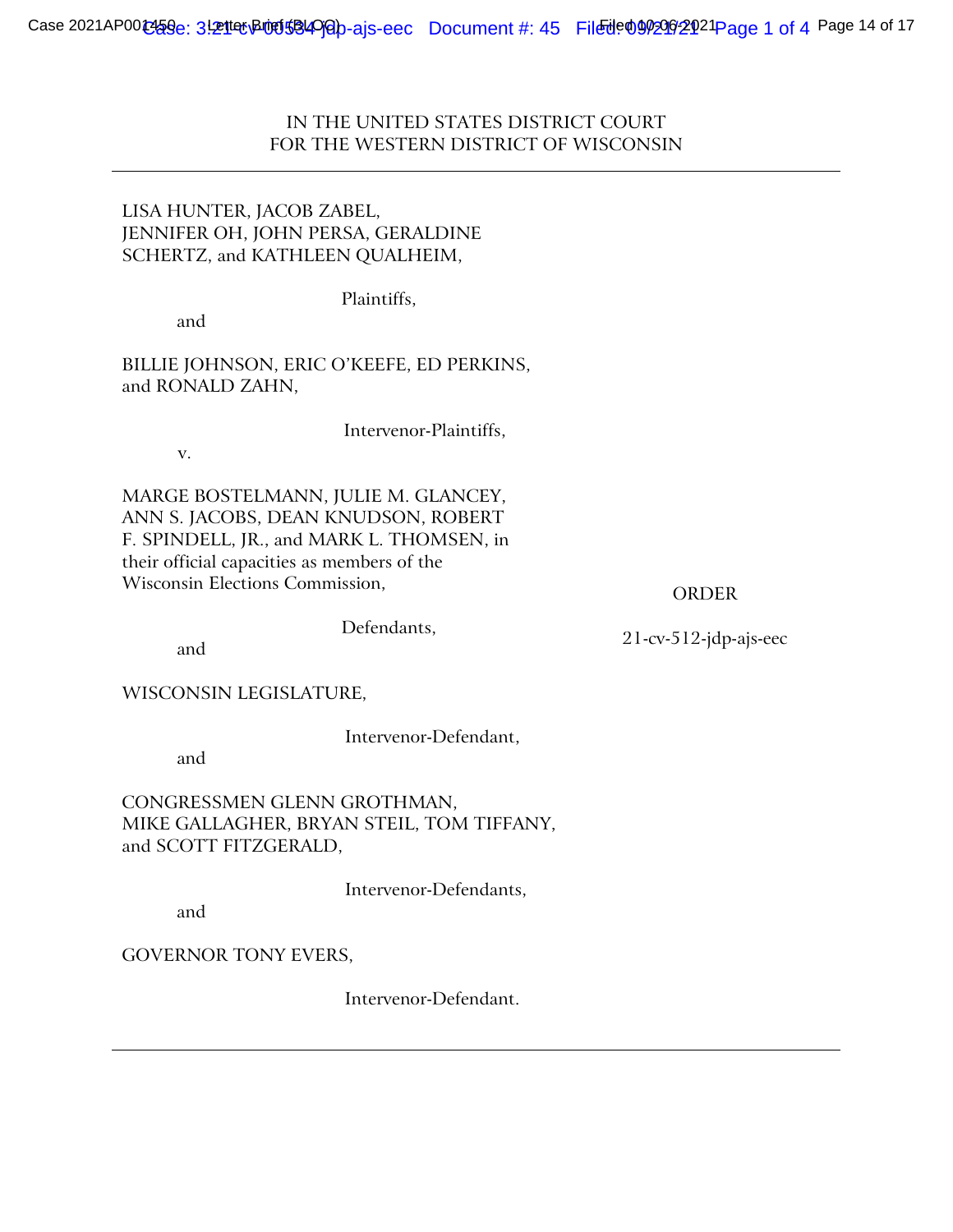BLACK LEADERS ORGANIZING FOR COMMUNITIES, VOCES DE LA FRONTERA, the LEAGUE OF WOMEN VOTERS OF WISCONSIN, CINDY FALLONA, LAUREN STEPHENSON, and REBECCA ALWIN,

Plaintiffs,

v.

## ORDER

MARGE BOSTELMANN, JULIE M. GLANCEY, ANN S. JACOBS, DEAN KNUDSON, ROBERT F. SPINDELL, JR., and MARK L. THOMSEN, in their official capacities as members of the Wisconsin Elections Commission, and MEAGAN WOLFE, in her official capacity as the administrator of the Wisconsin Elections Commission,

21-cv-534-jdp-ajs-eec

Defendants.

The court held a video status conference on September 21, 2021, to gather information needed to set the case schedule. All the parties appeared by counsel, as did the recent proposed intervenors.

The court recognizes that responsibility for drawing legislative and congressional maps falls primarily to the states. But the time available for redistricting is unusually compressed during this decennial cycle because of the late release of the 2020 Census data, and the problem is particularly acute in Wisconsin because its primary election date has been moved up to August. So previous federal redistricting cases may not be useful scheduling prototypes. In *Branch v. Smith*, 538 U.S. 254, 260–62 (2003), the Supreme Court approved the use of the earlier candidate-qualification deadline (rather than the election date itself) to establish a deadline by which the state had to establish its maps to forestall federal adjudication. Based on information from the defendant Wisconsin Election Commission, March 1, 2022, is the date by which maps must be available to the Commission if it is to effectively administer the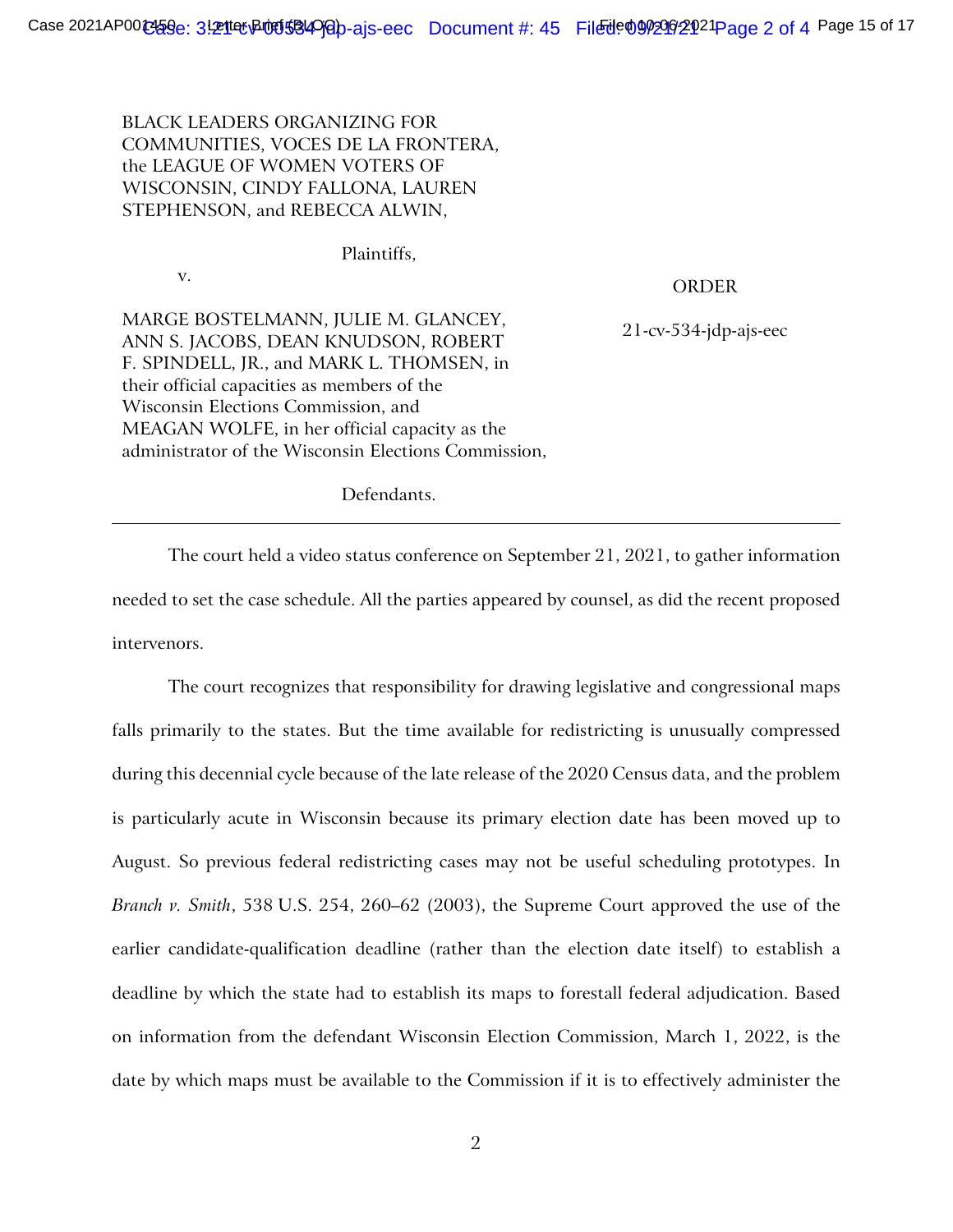2022 elections. Should it be necessary for this court to adjudicate Wisconsin's maps, a trial of the issues would have to be complete by January 28, 2022, to give the court time to consider the evidence, make the necessary factual findings, and issue a reasoned decision.

Accordingly, as ordered during the status conference, the parties have until September 28, 2021, to confer and submit a joint proposed discovery plan and pretrial schedule on the assumption that trial will be completed by January 28, 2022, with trial briefs due a week before the start of trial. The court fully expects the parties to cooperate and submit a joint proposal, but the parties may submit alternatives on points of unresolvable disagreement.

Establishing the trial-completion date and setting a corresponding pretrial schedule does not mean that this court will inevitably adjudicate Wisconsin's maps. If the State enacts maps by March 1, 2022, the court may be able to refrain from issuing a judgment in this case. And there may be other circumstances that affect the case schedule. For example, if the State were to enact legislation that moves the nomination-petition circulation deadlines, and the related deadlines, later into 2022, thus relieving some of the urgency the Commission now faces, then the Court could consider alternative trial dates. Given these contingencies, the court will allow a party to propose an alternative schedule with a different trial date if the party disagrees with the Commission's March 1 deadline. Any alternative schedule must include the reasons for the party's disagreement with the Commission's deadline. And to be clear, submitting such an alternative proposal does not relieve the party of its obligation to cooperate in preparing the plan for the January trial.